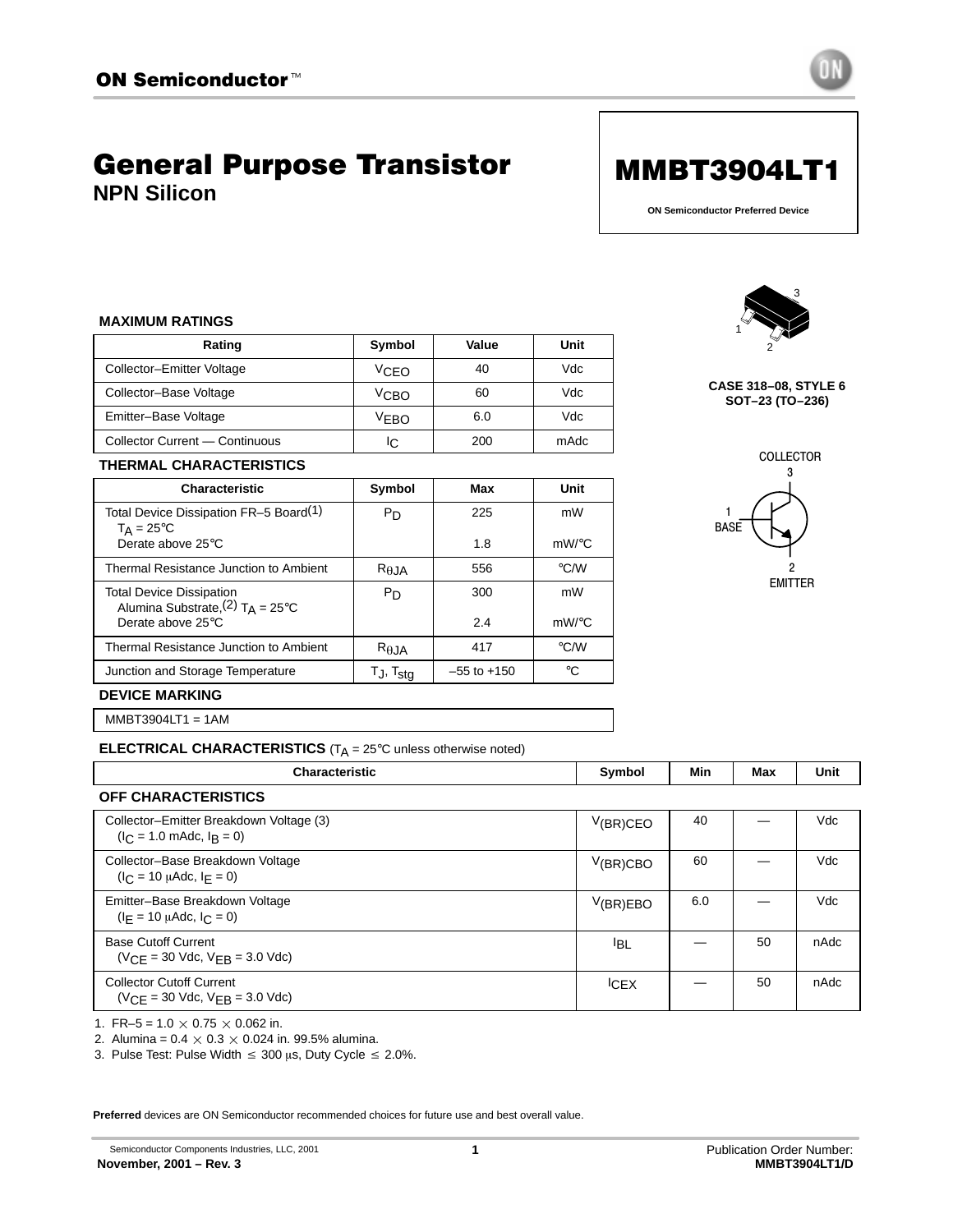| <b>ELECTRICAL CHARACTERISTICS</b> ( $T_A = 25^\circ$ C unless otherwise noted) (Continued) |  |
|--------------------------------------------------------------------------------------------|--|
|--------------------------------------------------------------------------------------------|--|

| Characteristic                                                                                                                                                                                                                                                                                             |                                         | Symbol           | Min                         | Max          | Unit        |
|------------------------------------------------------------------------------------------------------------------------------------------------------------------------------------------------------------------------------------------------------------------------------------------------------------|-----------------------------------------|------------------|-----------------------------|--------------|-------------|
| <b>ON CHARACTERISTICS(3)</b>                                                                                                                                                                                                                                                                               |                                         |                  |                             |              |             |
| DC Current Gain (1)<br>$(I_C = 0.1 \text{ m}$ Adc, $V_{CE} = 1.0 \text{ V}$ dc)<br>$(I_C = 1.0 \text{ m}$ Adc, $V_{CE} = 1.0 \text{ V}$ dc)<br>$I_C = 10$ mAdc, $V_{CE} = 1.0$ Vdc)<br>$(I_C = 50 \text{ m}$ Adc, $V_{CE} = 1.0 \text{ V}$ dc)<br>$(I_C = 100 \text{ m}$ Adc, $V_{CE} = 1.0 \text{ V}$ dc) |                                         | <b>HFE</b>       | 40<br>70<br>100<br>60<br>30 | 300          |             |
| Collector-Emitter Saturation Voltage (3)<br>$(I_C = 10 \text{ m}$ Adc, $I_B = 1.0 \text{ m}$ Adc)<br>$(l_C = 50 \text{ m}$ Adc, $l_B = 5.0 \text{ m}$ Adc)                                                                                                                                                 |                                         | VCE(sat)         |                             | 0.2<br>0.3   | Vdc         |
| Base-Emitter Saturation Voltage (3)<br>$(I_C = 10 \text{ m}$ Adc, $I_B = 1.0 \text{ m}$ Adc)<br>$(1C = 50$ mAdc, $1B = 5.0$ mAdc)                                                                                                                                                                          |                                         | VBE(sat)         | 0.65                        | 0.85<br>0.95 | Vdc         |
| <b>SMALL-SIGNAL CHARACTERISTICS</b>                                                                                                                                                                                                                                                                        |                                         |                  |                             |              |             |
| Current-Gain - Bandwidth Product<br>$(I_C = 10 \text{ m}$ Adc, $V_{CE} = 20 \text{ Vdc}$ , f = 100 MHz)                                                                                                                                                                                                    |                                         | fτ               | 300                         |              | <b>MHz</b>  |
| <b>Output Capacitance</b><br>$(V_{CB} = 5.0$ Vdc, $I_E = 0$ , $f = 1.0$ MHz)                                                                                                                                                                                                                               |                                         | C <sub>obo</sub> |                             | 4.0          | pF          |
| Input Capacitance<br>$(V_{FB} = 0.5$ Vdc, $I_C = 0$ , f = 1.0 MHz)                                                                                                                                                                                                                                         |                                         | C <sub>ibo</sub> |                             | 8.0          | pF          |
| Input Impedance<br>$(VCF = 10$ Vdc, $IC = 1.0$ mAdc, $f = 1.0$ kHz)                                                                                                                                                                                                                                        |                                         | h <sub>ie</sub>  | 1.0                         | 10           | k ohms      |
| Voltage Feedback Ratio<br>$(VCF = 10$ Vdc, $IC = 1.0$ mAdc, $f = 1.0$ kHz)                                                                                                                                                                                                                                 |                                         | $h_{\text{re}}$  | 0.5                         | 8.0          | $X 10^{-4}$ |
| Small-Signal Current Gain<br>$(VCE = 10$ Vdc, $IC = 1.0$ mAdc, $f = 1.0$ kHz)                                                                                                                                                                                                                              |                                         | hfe              | 100                         | 400          |             |
| <b>Output Admittance</b><br>$(VCF = 10$ Vdc, $IC = 1.0$ mAdc, $f = 1.0$ kHz)                                                                                                                                                                                                                               |                                         | $h_{\text{O}e}$  | 1.0                         | 40           | umhos       |
| Noise Figure<br>$(VCE = 5.0$ Vdc, $IC = 100$ µAdc, R <sub>S</sub> = 1.0 k ohms, f = 1.0 kHz)                                                                                                                                                                                                               |                                         | <b>NF</b>        |                             | 5.0          | dB          |
| <b>SWITCHING CHARACTERISTICS</b>                                                                                                                                                                                                                                                                           |                                         |                  |                             |              |             |
| Delay Time                                                                                                                                                                                                                                                                                                 | $N_{00} = 3.0$ $N_{00} = -0.5$ $N_{00}$ | $t_{\mathsf{d}}$ |                             | 35           |             |

| Delay Time   | $(V_{CC} = 3.0$ Vdc, $V_{BE} = -0.5$ Vdc,      | เศ | 35  |    |
|--------------|------------------------------------------------|----|-----|----|
| Rise Time    | $I_C = 10$ mAdc, $I_{B1} = 1.0$ mAdc)          |    | 35  | ns |
| Storage Time | $(V_{\rm CC} = 3.0$ Vdc,                       | ເຊ | 200 |    |
| Fall Time    | $I_C = 10$ mAdc, $I_{B1} = I_{B2} = 1.0$ mAdc) |    | 50  | ns |

3. Pulse Test: Pulse Width  $\leq 300$   $\mu$ s, Duty Cycle  $\leq 2.0\%$ .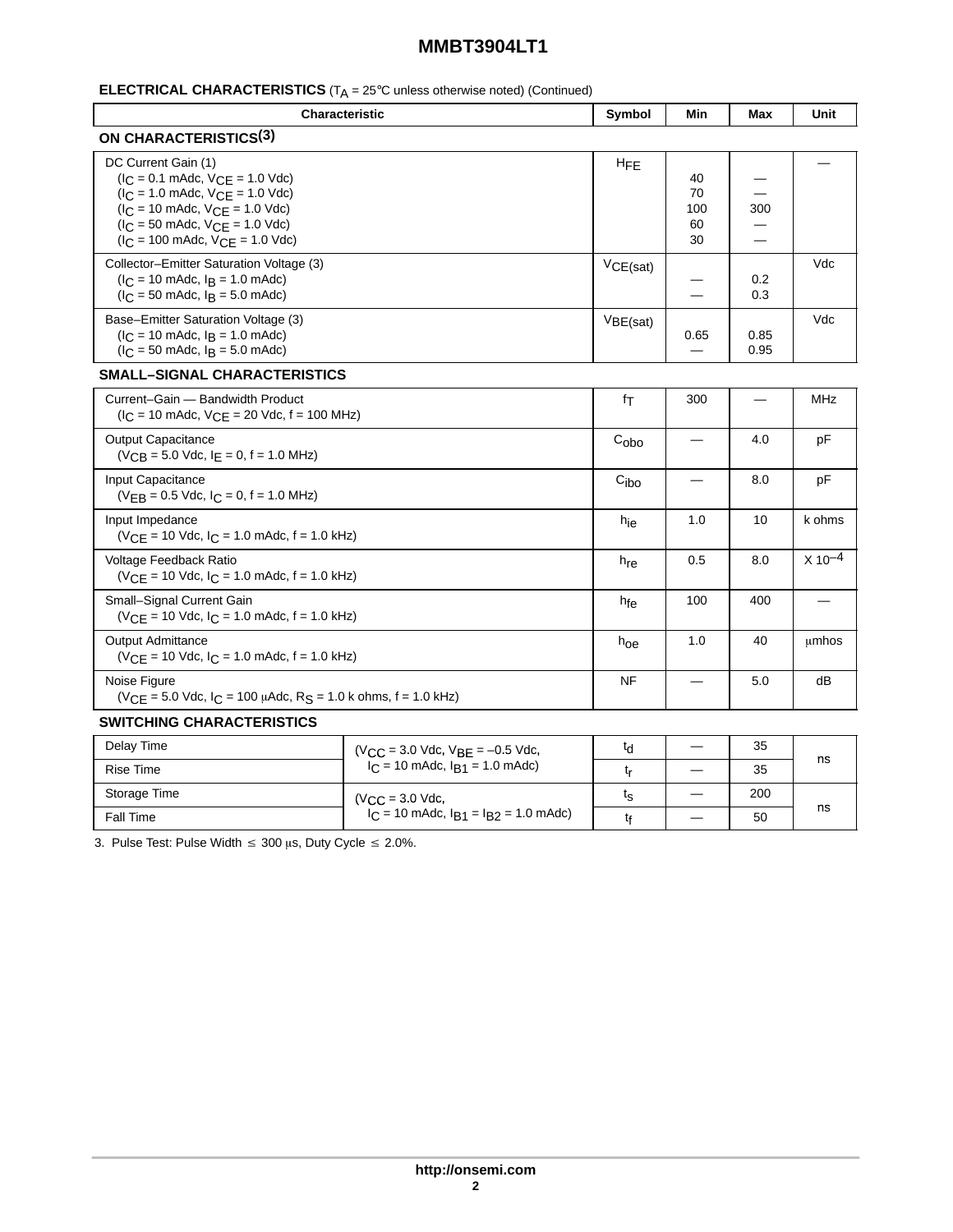

\* Total shunt capacitance of test jig and connectors

**Figure 1. Delay and Rise Time Equivalent Test Circuit**

**Figure 2. Storage and Fall Time Equivalent Test Circuit**

## **TYPICAL TRANSIENT CHARACTERISTICS**



**Figure 3. Capacitance**

**Figure 4. Charge Data**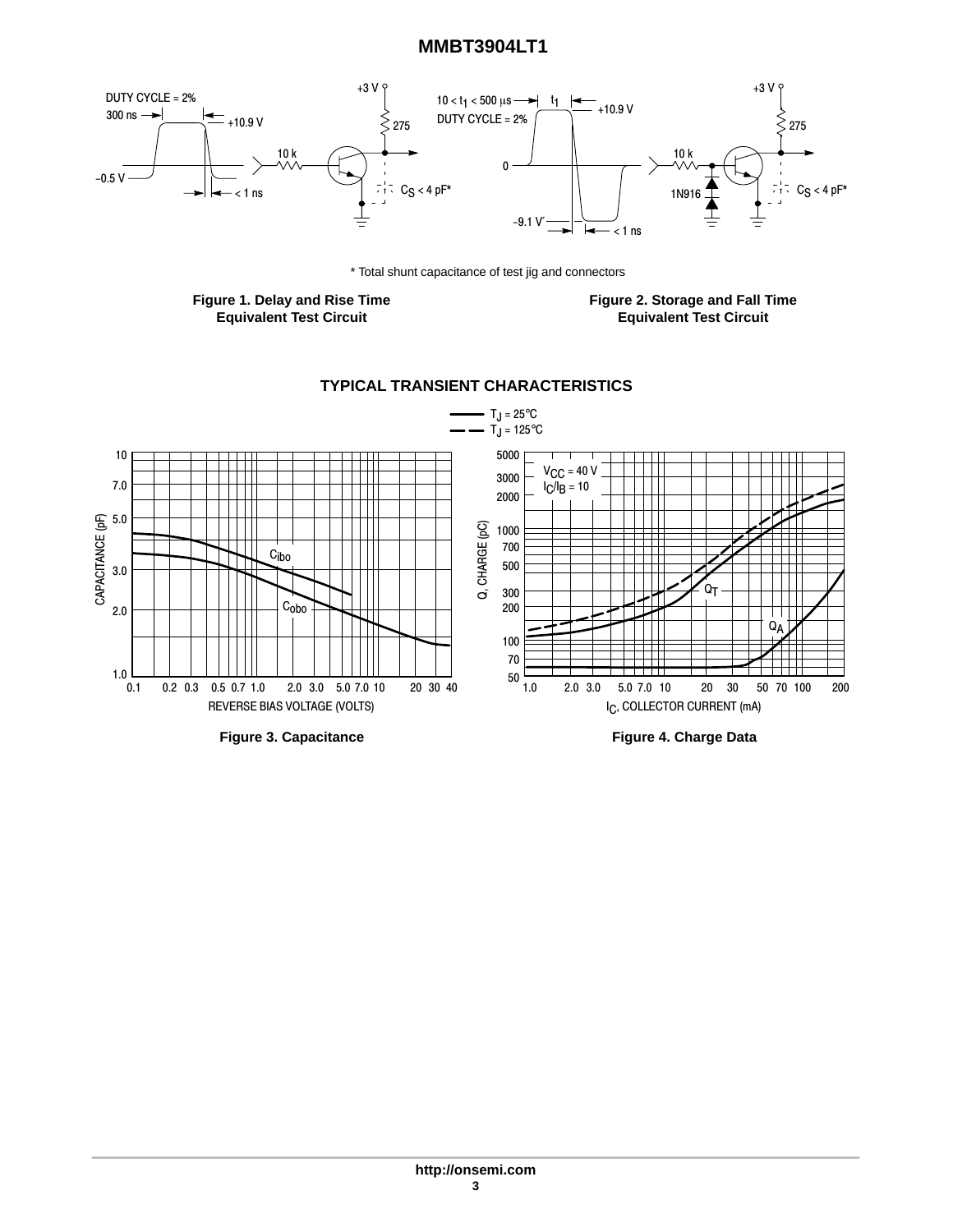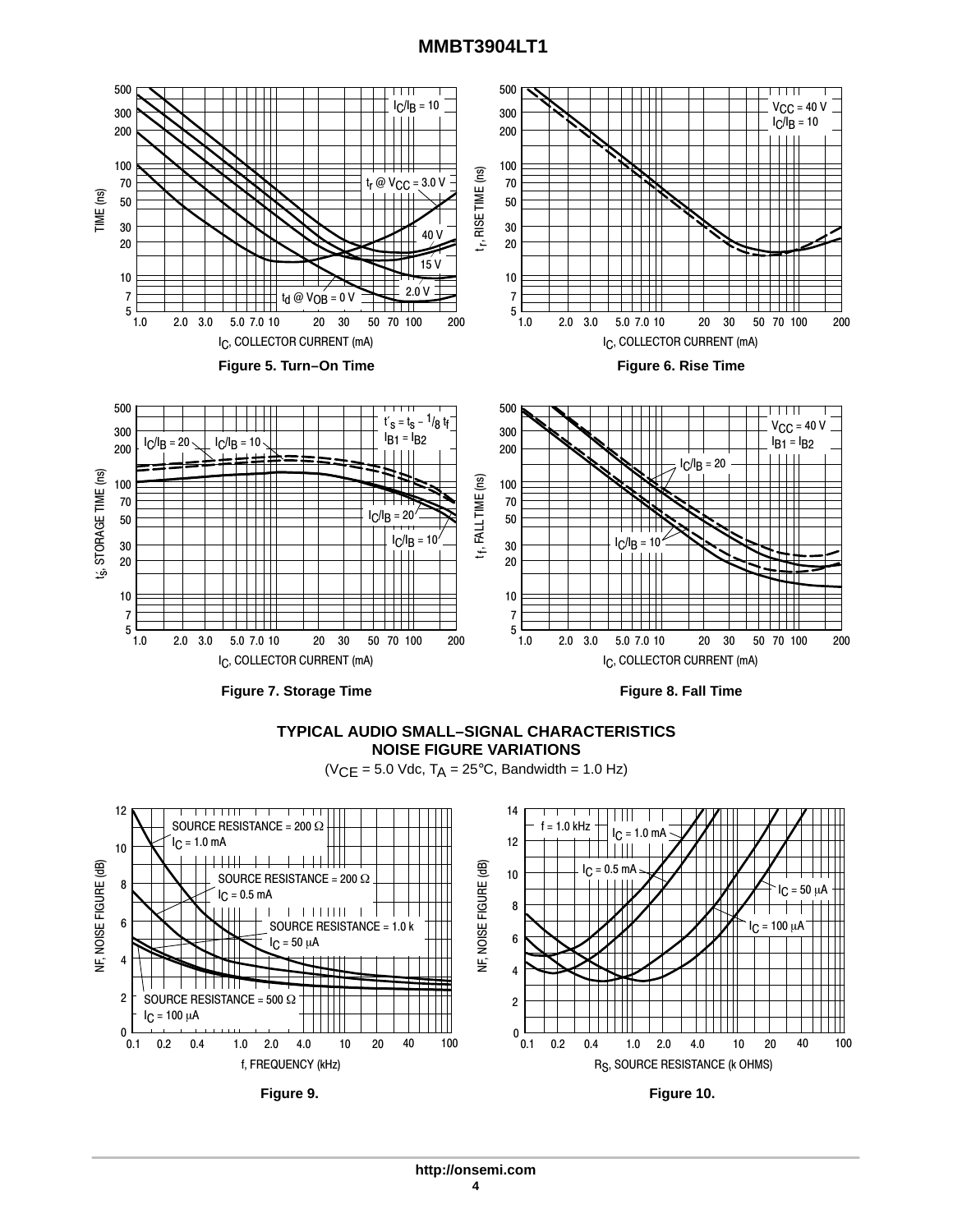## **h PARAMETERS**

 $(VCE = 10$  Vdc,  $f = 1.0$  kHz,  $T_A = 25$ °C)





**TYPICAL STATIC CHARACTERISTICS**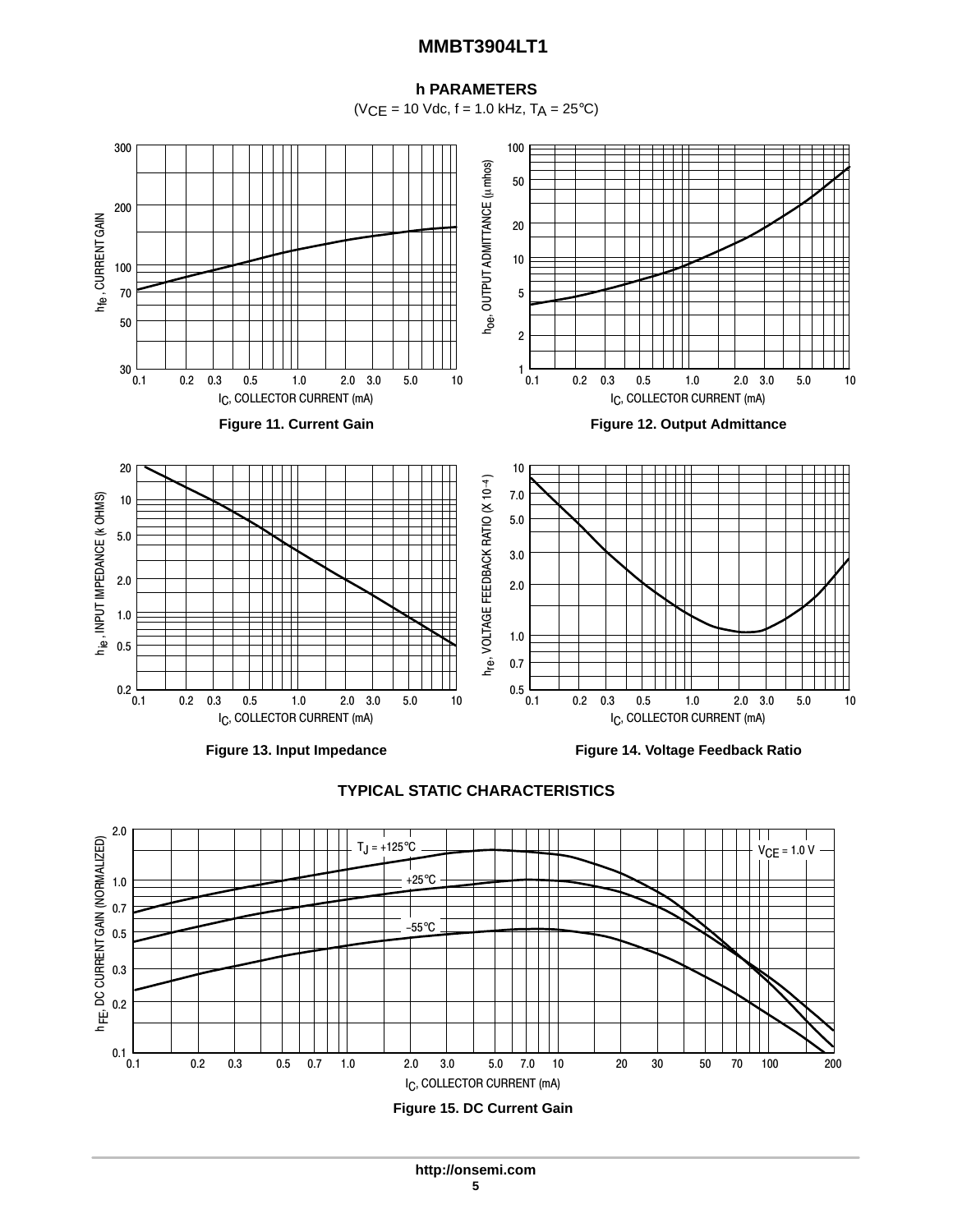



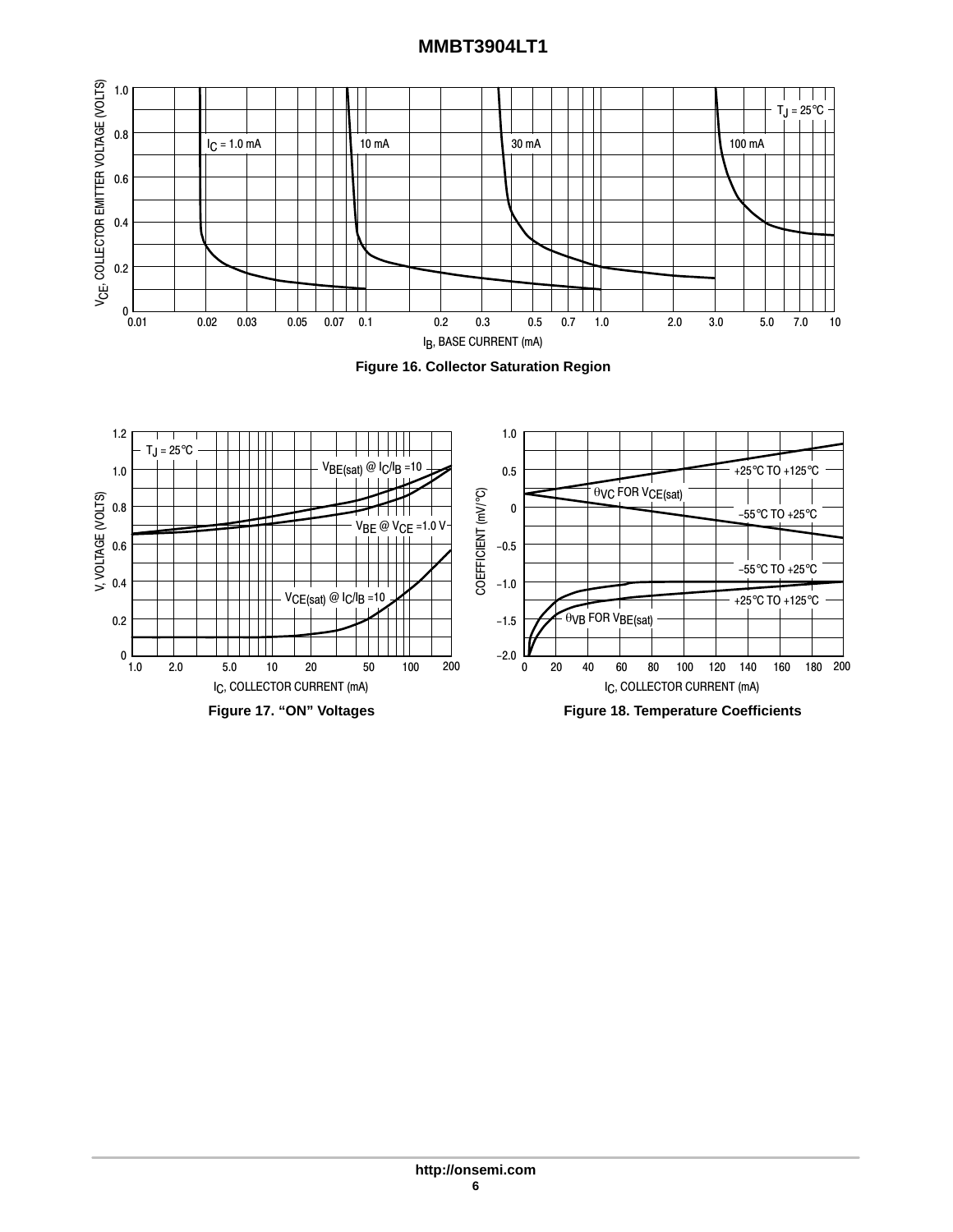# **INFORMATION FOR USING THE SOT–23 SURFACE MOUNT PACKAGE MINIMUM RECOMMENDED FOOTPRINT FOR SURFACE MOUNTED APPLICATIONS**

Surface mount board layout is a critical portion of the total design. The footprint for the semiconductor packages must be the correct size to insure proper solder connection

interface between the board and the package. With the correct pad geometry, the packages will self align when subjected to a solder reflow process.





### **SOT–23 POWER DISSIPATION**

The power dissipation of the SOT–23 is a function of the pad size. This can vary from the minimum pad size for soldering to a pad size given for maximum power dissipation. Power dissipation for a surface mount device is determined by  $T_{\rm J(max)}$ , the maximum rated junction temperature of the die, RθJA, the thermal resistance from the device junction to ambient, and the operating temperature, TA. Using the values provided on the data sheet for the SOT–23 package, P<sub>D</sub> can be calculated as follows:

$$
P_D = \frac{T_J(max) - T_A}{R_{\theta J A}}
$$

The values for the equation are found in the maximum ratings table on the data sheet. Substituting these values into the equation for an ambient temperature  $T_A$  of 25 $\degree$ C, one can calculate the power dissipation of the device which in this case is 225 milliwatts.

$$
P_D = \frac{150^{\circ}C - 25^{\circ}C}{556^{\circ}C/W} = 225 \text{ milliwatts}
$$

The 556°C/W for the SOT–23 package assumes the use of the recommended footprint on a glass epoxy printed circuit board to achieve a power dissipation of 225 milliwatts. There are other alternatives to achieving higher power dissipation from the SOT–23 package. Another alternative would be to use a ceramic substrate or an aluminum core board such as Thermal Clad<sup>™</sup>. Using a board material such as Thermal Clad, an aluminum core board, the power dissipation can be doubled using the same footprint.

#### **SOLDERING PRECAUTIONS**

The melting temperature of solder is higher than the rated temperature of the device. When the entire device is heated to a high temperature, failure to complete soldering within a short time could result in device failure. Therefore, the following items should always be observed in order to minimize the thermal stress to which the devices are subjected.

- Always preheat the device.
- The delta temperature between the preheat and soldering should be 100°C or less.\*
- When preheating and soldering, the temperature of the leads and the case must not exceed the maximum temperature ratings as shown on the data sheet. When using infrared heating with the reflow soldering method, the difference shall be a maximum of 10°C.
- The soldering temperature and time shall not exceed 260°C for more than 10 seconds.
- When shifting from preheating to soldering, the maximum temperature gradient shall be 5°C or less.
- After soldering has been completed, the device should be allowed to cool naturally for at least three minutes. Gradual cooling should be used as the use of forced cooling will increase the temperature gradient and result in latent failure due to mechanical stress.
- Mechanical stress or shock should not be applied during cooling.

\* Soldering a device without preheating can cause excessive thermal shock and stress which can result in damage to the device.